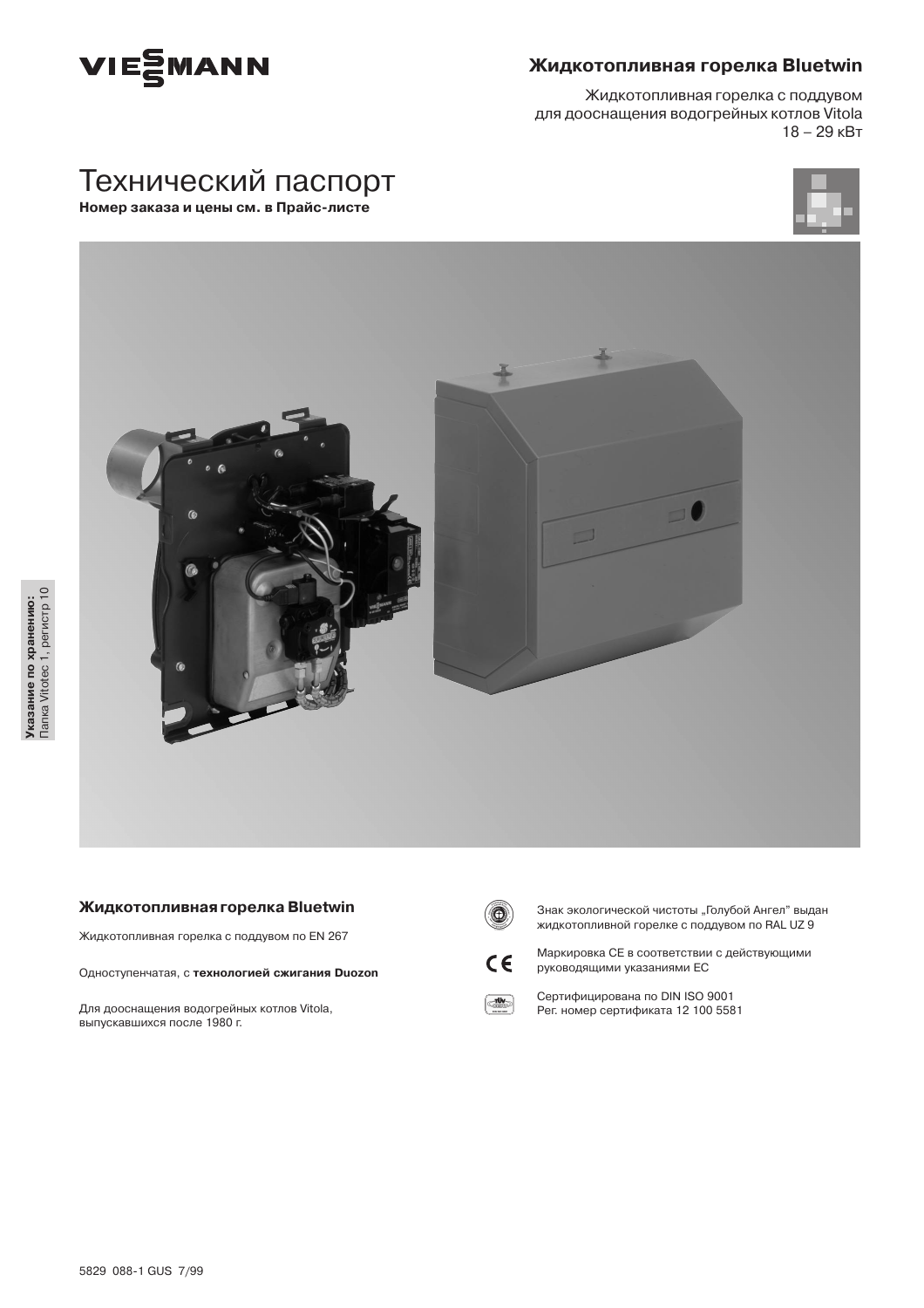## Технические данные

#### Технические данные

| Номинальная тепловая<br>мощность водогрейного котла                                    | кВт               | 18              |  | 21            | 22              | 27             | 29              |
|----------------------------------------------------------------------------------------|-------------------|-----------------|--|---------------|-----------------|----------------|-----------------|
| Тип горелки                                                                            |                   |                 |  |               | VUGVI-1         |                |                 |
| <b>Номер модели по EN 267</b>                                                          | 5 G 773/96        |                 |  |               |                 |                |                 |
| Сопло жидкотопливной горелки                                                           |                   |                 |  |               |                 |                |                 |
| Изготовитель Fluidics                                                                  | Тип               | 60°HF           |  | 60°HF         | 60°HF           | 60°HF          | 60°HF           |
|                                                                                        | галлон/ч          | 0,5             |  | 0,6           | 0,6             | 0,75           | 0,85            |
| Давление жидкого котельного<br>топлива, ок.*1                                          | бар               | 9               |  |               | 9               |                | 8               |
| Расход жидкого котельного                                                              | KT/4              | 1,7             |  | 1,9           | 2,0             | 2,5            | 2,7             |
| топлива                                                                                | л/ч               | 2,0             |  | 2,3           | 2,4             | 2,9            | 3,2             |
| Напряжение                                                                             | B                 | 230             |  |               | 230             |                | 230             |
| Частота                                                                                | Гц                | 50              |  |               | 50              |                | 50              |
| Потребляемая мощность                                                                  | <b>BT</b>         | 210             |  |               | 210             |                | 220             |
| при 4 зажиганиях в час                                                                 |                   |                 |  |               |                 |                |                 |
| Частота вращения двигателя                                                             | об/мин            | 2800            |  |               | 2800            |                | 2800            |
| Исполнение                                                                             |                   | одноступенчатая |  |               | одноступенчатая |                | одноступенчатая |
| Производительность<br>топливного насоса                                                | л/ч               | 45              |  |               | 45              |                | 45              |
| Размеры                                                                                |                   |                 |  |               |                 |                |                 |
| Длина                                                                                  | <b>MM</b>         | 226             |  |               | 226             |                | 226             |
| Ширина                                                                                 | <b>MM</b>         | 412             |  |               | 412             |                | 412             |
| Высота                                                                                 | <b>MM</b>         | 420             |  |               | 420             |                | 420             |
| <b>Macca</b>                                                                           | КΓ                | 21              |  |               | 21              |                | 21              |
| Присоединит. патрубки                                                                  |                   |                 |  |               |                 |                |                 |
| всасывающего и обратного<br>трубопроводов к штатным<br>топливным шлангам               | R (внутр. резьба) | 3/8             |  | $\frac{3}{8}$ |                 | 3/8            |                 |
| Макс. допустимое начальное<br>давление в питающих линиях<br>(в случае кольцевых линий) | бар               | $\overline{c}$  |  | 2             |                 | $\overline{c}$ |                 |

\*<sup>1</sup> Из-за допусков сопел и различий в свойствах топлива давление жидкого топлива может отклоняться от указанных значений.



- 1 Крышка горелки
- 2 Быстродействующий затвор
- $\overline{3}$  Электронный блок зажигания
- (4) Линия подачи котельного топлива
- (5) Топочный автомат
- 6 Деблокирующая клавиша
- $(7)$  Штекерная панель
- $\widehat{B}$ ) Реле контроля горения
- $\overline{(9)}$  Электромагнитный клапан
- (10) Топливный насос
- $\widetilde{11}$  Всасывающая линия
- (12) Обратная линия
- (13) Двигатель вентилятора
- 14 Самозакрывающаяся воздушная заслонка
- (15) Корпус горелки
- 16 Крыльчатка вентилятора
- (17) Воздушная дроссельная заслонка
- (18) Трубка с соплом с подогревателем котельного топлива
- 19 Труба горелки
- 20 Ротаметр
- (21) Распылительное сопло
- 22 Насадка трубы горелки
- 23 Направляющие
- 24) Поджигающий электрод
- 25 Провод зажигания
- 5829 088 GUS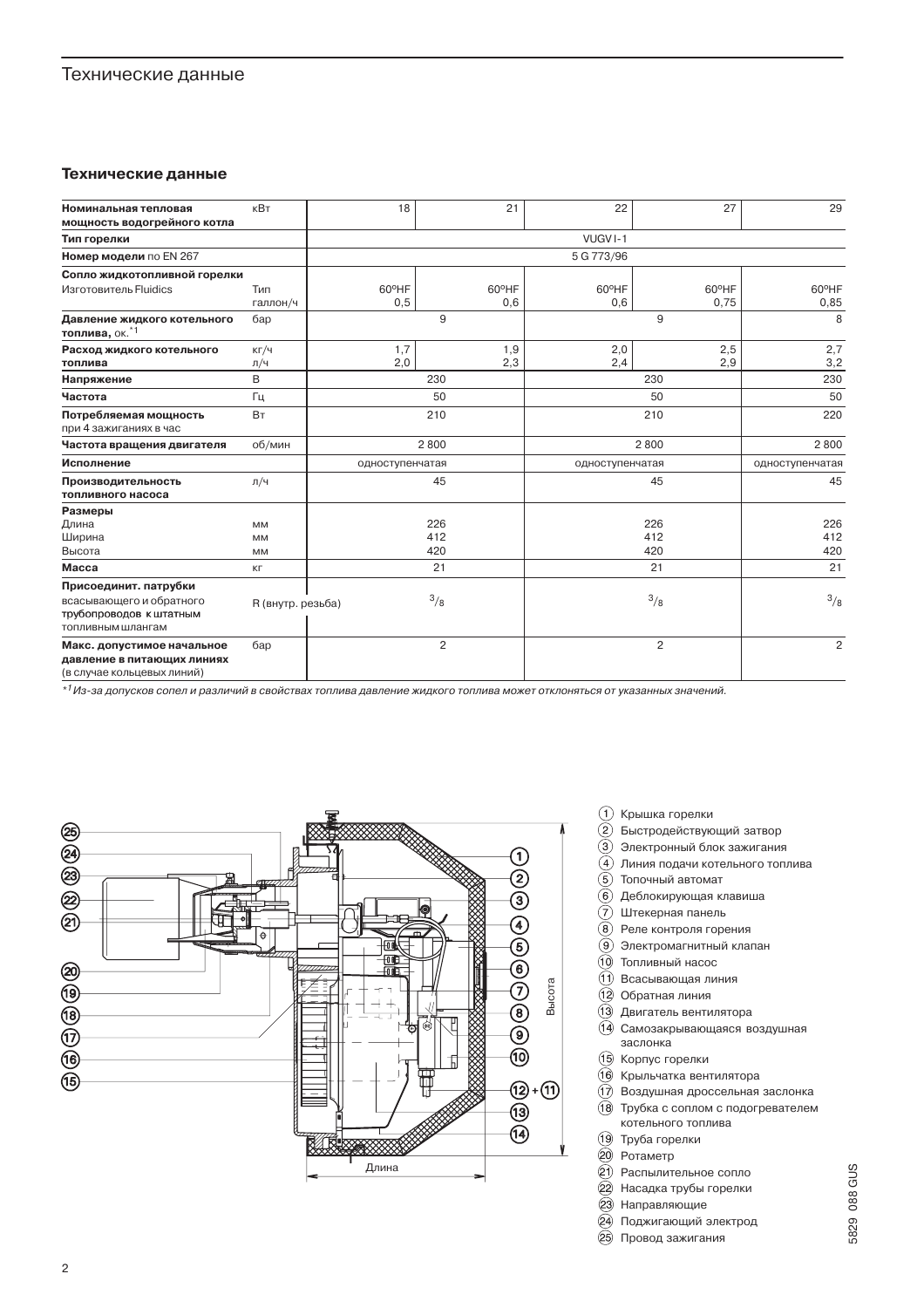3

# Описание

# Область применения

Жидкотопливная горелка Bluetwin может устанавливаться на все водогрейные котлы .<br>Vitola, выпускавшиеся после 1980 г. Если требуется заменить жидкотопливную горелку с поддувом Unit фирмы Viessmann с корпусом вентилятора. составляющим елиный блок с установочной плитой для горелки, то следует заказать жидкотопливную горелку Bluetwin с соответствующей установочной плитой (см. Прайслист).

# **Конструкция**

## **Технология сжигания Duozon**

Жидкотопливная горелка Bluetwin является усовершенствованной жидкотопливной горелкой с поллувом Unit (тип VFA) с еще более сниженным выбросом вредных веществ. Благодаря новому смесительному устройству котельное топливо сжигается в режиме, обеспечивающем высокую долю голубого компонента" пламени. Сжигание топлива по "технологии Duozon" происходит в двух зонах, сначала в основании факела после ротаметра и затем непосредственно за ним в области рециркуляции топочного газа.

### Подогрев жидкого топлива

В случае горелок малой тепловой мощности котельное топливо с более высокой вязкостью может вызывать проблемы при распылении и сжигании. Эти проблемы снимаются предварительным подогревом котельного топлива.

#### Функционирование

Предварительный подогрев осуществляется в трубке непосредственно перед соплом керамическим терморезистором (РТС) с термоконтактом большой площали и средней электрической мощностью 60 Вт  $(12 - 100 B)$ .

Двигатель вентилятора и зажигание включаются только после нагрева котельного топлива до мин. 60 °С (возможна задержка включения до 2 минут, в зависимости от температуры топлива).

#### Преимущества

- постоянная вязкость на сопле.
- расход котельного топлива не зависит от его температуры хранения,
- можно использовать сопло с отверстием большего размера, менее чувствительное к загрязнению.
- лучшая воспламеняемость.

## Насадка трубы горелки

ු На трубе горелки монтируется насадка, о для еще большего снижения выброса<br>© вредных веществ, образующихся при

сжигании жидкого котельного топлива.

# 5829

## Состояние при поставке

Укомплектованная жидкотопливная горелка с соплом и подогревателем жидкого котельного топлива. двумя топливными шлангами, топливным насосом с встроенным электромагнитным клапаном и встроенной самозакрывающейся воздушной заслонкой. С установочной плитой для горелки или без нее.

Крышка и труба горелки из нержавеющей стали привинчены к литому корпусу вентилятора.

Все электрические узлы подсоединены кодированными штекерными соединителями к штекерной панели топочного автомата.

С системным штекером для подсоединения к кабелю горелки контроллера котлового контура.

Крышка горелки облицована звукоизолирующим материалом.

В состоянии при поставке горелка оснащена соплом для соответствующей номинальной тепловой мощности (22 кВт), отрегулирована на эту тепловую мощность с оптимальными параметрами горения и прошла цикл компьютеризованных огневых испытаний. Для других тепловых мощностей заказчик должен установить сопло жидкотопливной горелки указанное в технических ланных.

## Принадлежности

#### Счетчик наработки

Номер заказа и цены см. в ценнике.

## Сервисный чемодан

Для жидкотопливной горелки Bluetwin может поставляться сервисный чемодан. Номер заказа и цены см. в каталоге леталей.

## Система подачи жидкого топлива

Жидкотопливная горелка Bluetwin может подсоединяться к имеющимся одно- или двухстояковым системам подачи жидкого ТОПЛИВА

## Топливо

Горелка прелназначена лля сжигания легкого котельного топлива EL по DIN 51603

#### Указания по использованию присадок к жидкому котель-**НОМУ ТОПЛИВУ**

Жидкотопливная горелка Bluetwin с технологией сжигания Duozon обладает очень хорошими параметрами горения, которые достигаются без дополнительного использования присадок к жидкому котельному топливу (присадок для улучшения горения). Поэтому мы не рекомендуем использование присадок для улучшения горения.